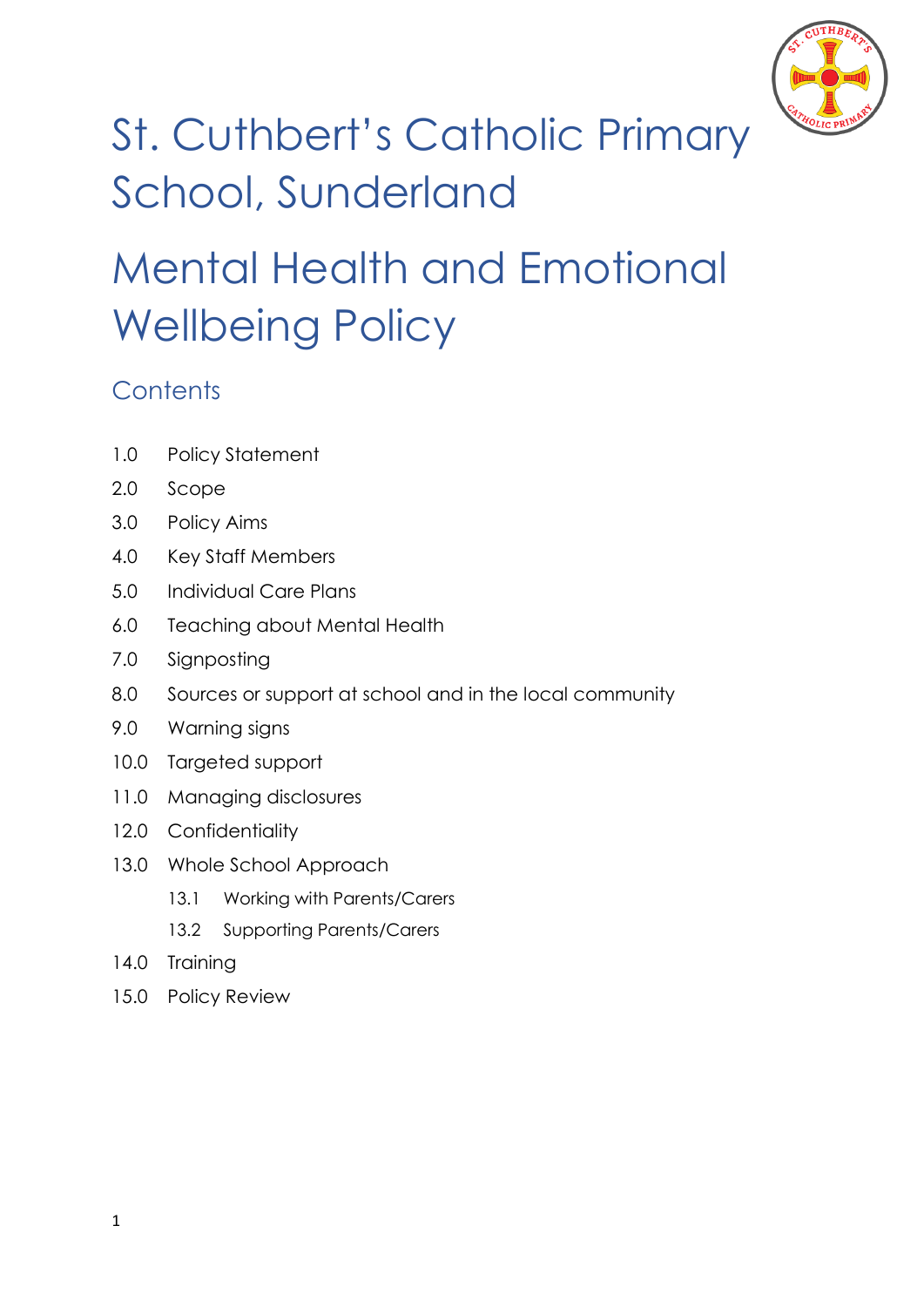### 1.0 Policy statement

At St. Cuthbert's, we are committed to promoting positive mental health and emotional wellbeing to all students, their families and members of staff and governors. Our open culture allows students' voices to be heard, and through the use of effective policies and procedures we ensure a safe and supportive environment for all affected - both directly and indirectly - by mental health issues.

### 2.0 Scope

This policy is a guide to all staff – including non-teaching and governors – outlining St. Cuthbert's approach to promoting mental health and emotional wellbeing. It should be read in conjunction with other relevant school policies.

### 3.0 Policy Aims

- **Promote positive mental health and emotional wellbeing in all staff and students.**
- **Increase understanding and awareness of common mental health issues.**
- Enable staff to identify and respond to early warning signs of mental ill health in students.
- Enable staff to understand how and when to access support when working with young people with mental health issues.
- **Provide the right support to students with mental health issues, and know where to** signpost them and their parents/carers for specific support.
- Develop resilience amongst students and raise awareness of resilience building techniques.
- Raise awareness amongst staff and gain recognition from SLT that staff may have mental health issues, and that they are supported in relation to looking after their wellbeing; instilling a culture of staff and student welfare where everyone is aware of signs and symptoms with effective signposting underpinned by behaviour and welfare around school.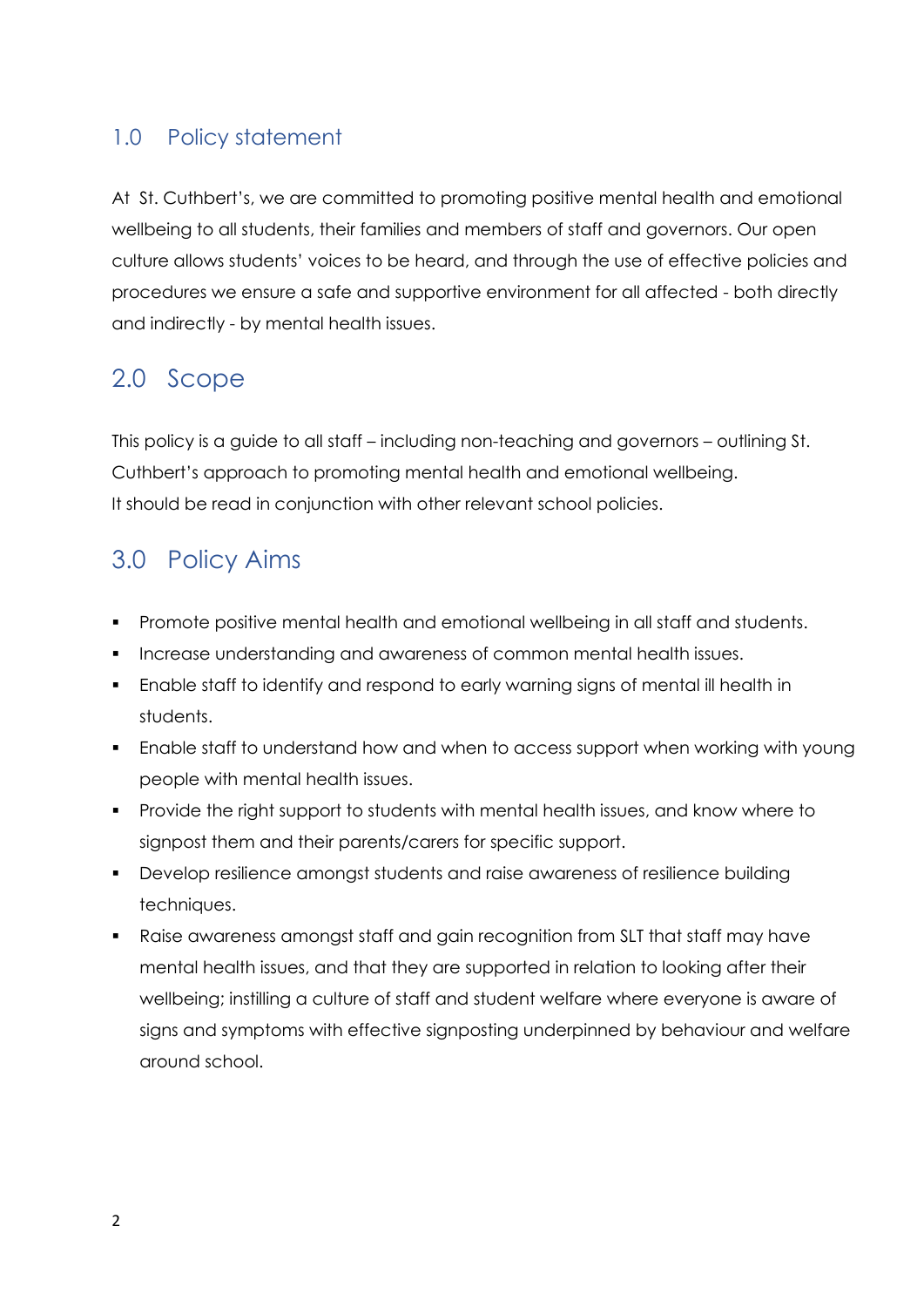# 4.0 Key staff members

This policy aims to ensure all staff take responsibility to promote the mental health of students, however key members of staff have specific roles to play:

- Pastoral Staff- Mrs Cousins (School Counsellor)/ Mrs Patton (Nurture Group Lead)
- **SENDCO-Mrs Brown**
- **Mental Health Lead- Mrs Ward**
- **•** PSHE Coordinator- Mrs Watkinson
- **•** Designated Safeguarding Lead-Mrs Ward

If a member of staff is concerned about the mental health or wellbeing of student, in the first instance they should speak to Mrs Ward, our Mental Health Lead.

If there is a concern that the student is high risk or in danger of immediate harm, the school's child protection procedures will be followed.

If the child presents a high risk medical emergency, relevant procedures should be followed, including involving the emergency services if necessary.

### 5.0 Individual Care Plans

When a pupil has been identified as having cause for concern, has received a diagnosis of a mental health issue, or is receiving support either through CAMHS or another organisation, it is recommended that an Individual Care Plan should be drawn up. The development of the plan should involve the pupil, parents, and relevant professionals.

Suggested elements of this plan include:

- **•** Details of the pupil's situation/condition/diagnosis
- **Special requirements or strategies, and necessary precautions**
- **Medication and any side effects**
- Who to contact in an emergency
- The role the school and specific staff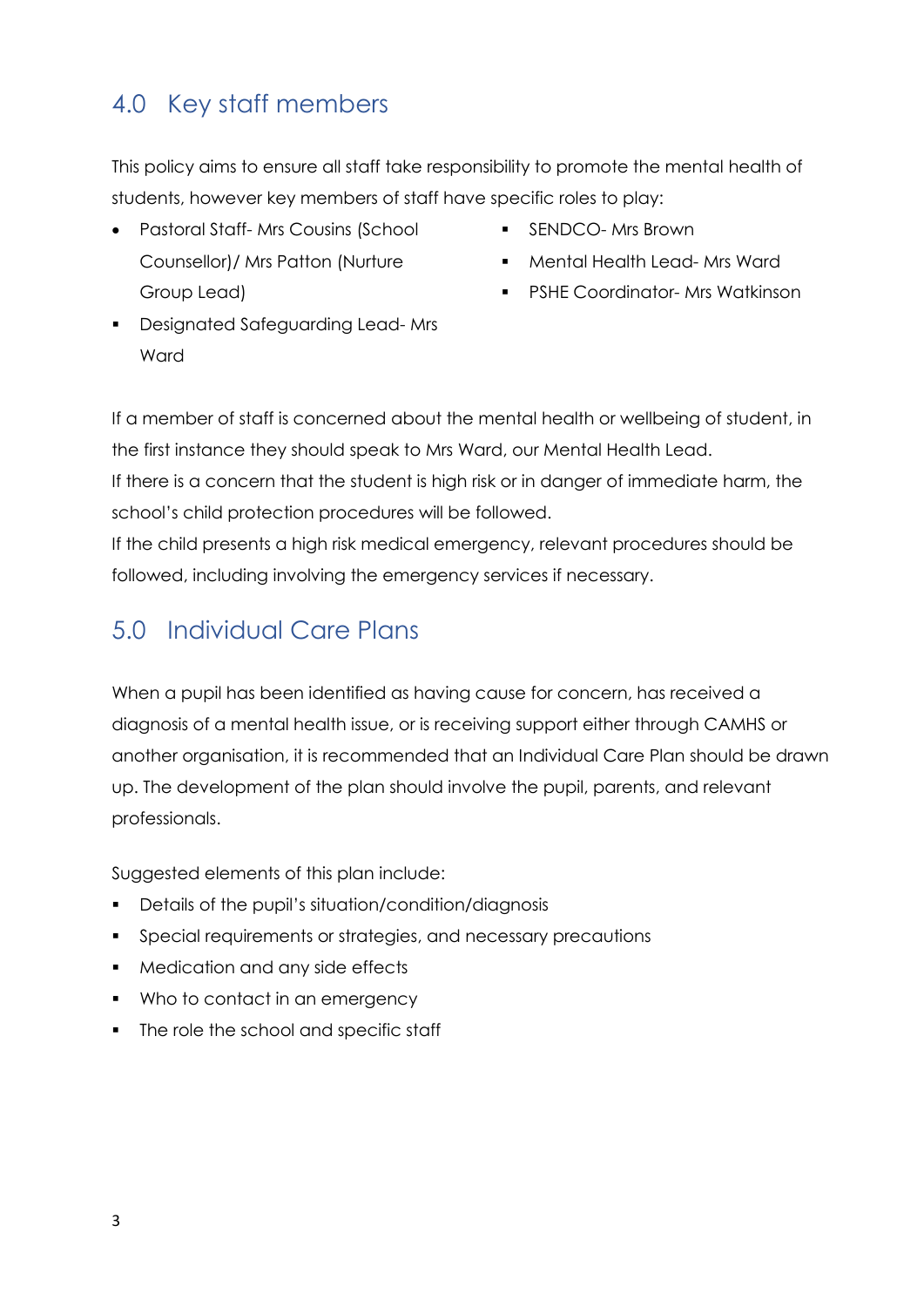### 6.0 Teaching about mental health

The skills, knowledge and understanding our students need to keep themselves - and others - physically and mentally healthy and safe are included as part of our PSHE curriculum.

We will follow the guidance issued by the PSHE Association to prepare us to teach about mental health and emotional health safely and sensitively. [https://www.pshe-association.org.uk/curriculum-and-resources/resources/guidance](https://www.pshe-association.org.uk/curriculum-and-resources/resources/guidance-preparing-teach-about-mental-health-and)[preparing-teach-about-mental-health-and](https://www.pshe-association.org.uk/curriculum-and-resources/resources/guidance-preparing-teach-about-mental-health-and) emotional wellbeing Incorporating this into our curriculum at all stages is a good opportunity to promote students' wellbeing through the development of healthy coping strategies and an understanding of students' own emotions as well as those of other people.

Additionally, we will use such lessons as a vehicle for providing students who do develop difficulties with strategies to keep themselves healthy and safe, as well as supporting students to support any of their friends who are facing challenges.

# 7.0 Signposting

We will ensure that staff, students and parents/carers are aware of the support and services available to them, and how they can access these services. Within the school (noticeboards, common rooms, toilets etc.) and through our communication channels (newsletters, websites), we will share and display relevant information about local and national support services and events. The aim of this is to ensure students understand:

• What help is available

Why should they access it

Who it is aimed at

What is likely to happen next

How to access it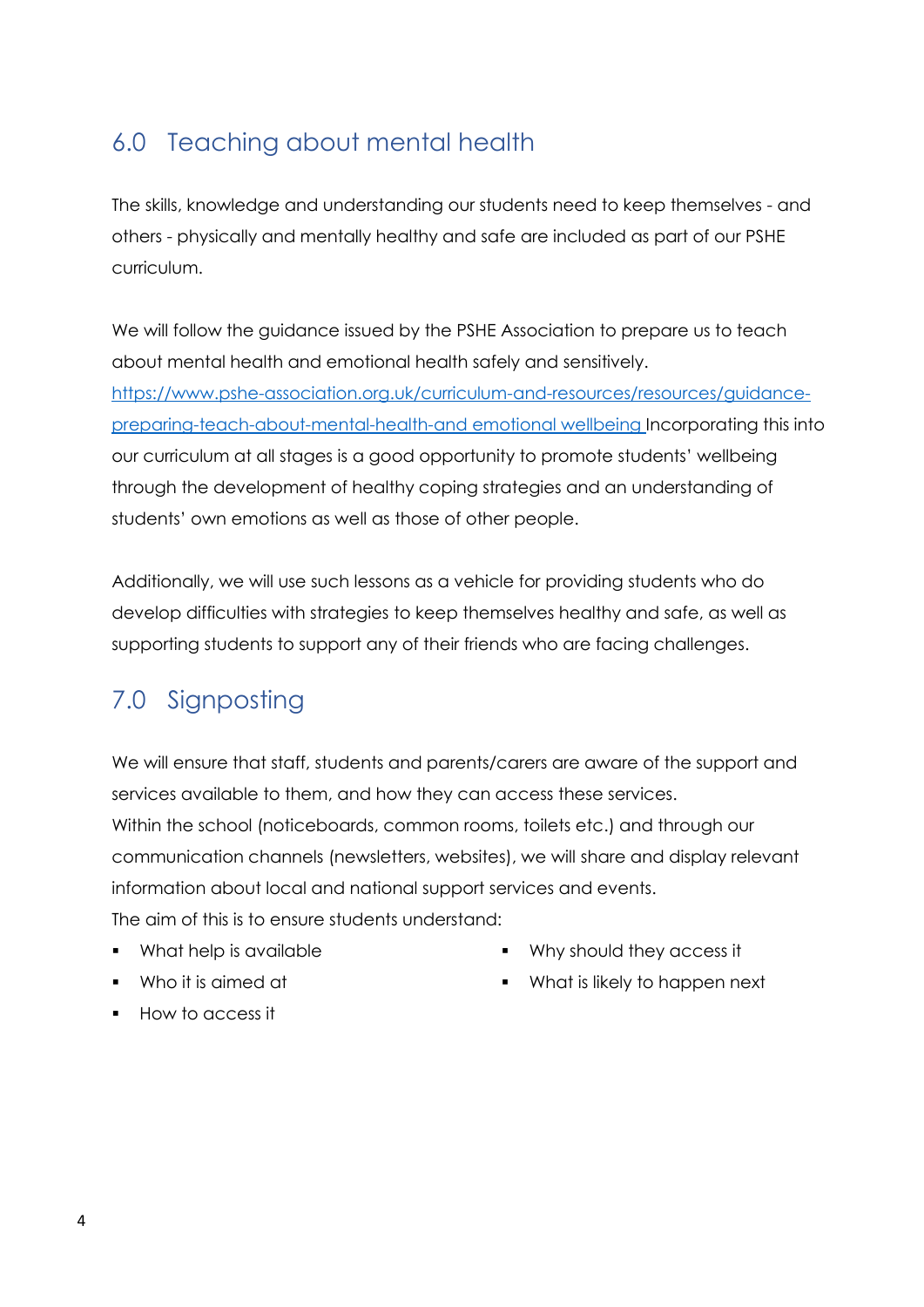### 8.0 Sources or support at school and in the local community

#### **School Based Support –**

**If you are concerned about a child's mental health then the first step would be to share your concerns with the class teacher. Some issues can be easily addressed through day to day pastoral care and our delivery of the PSHE curriculum.**

**For more complex issues we have the following provision in school:**

#### **Nurture Groups**

- What is it?- these are small group sessions which are led by pastoral staff and give children a safe space to share worries and concerns. The group also focuses on how to deal with those feelings and give children an opportunity to develop tools to help them express themselves and take charge of their feelings.
- Who is it suitable for?- Any child in school who is in need of smaller group pastoral interaction.
- How is it accessed? usually children are identified by their class teacher working in partnership with parents.

#### **Sensory Room**

- What is it?- this is a dedicated space which is kitted out with a variety of sensory equipment. It provides a calm and safe space to help children regulate their emotions.
- Who is it suitable for?- This room is always available to responsive issues however children may also have a timetabled slot which is written into their care plan.
- How is it accessed?- The sensory room is usually accessed by children who have this written into a care plan again working in partnership with parents.

#### School Counsellor

- What it is? Mrs Felicity Cousins is our school counsellor and visits school once a week. She works with children on a one to one basis. This can be for a variety of reasons including bereavement/family breakdown/anxiety etc.
- Who it is suitable for- Any child experiencing trauma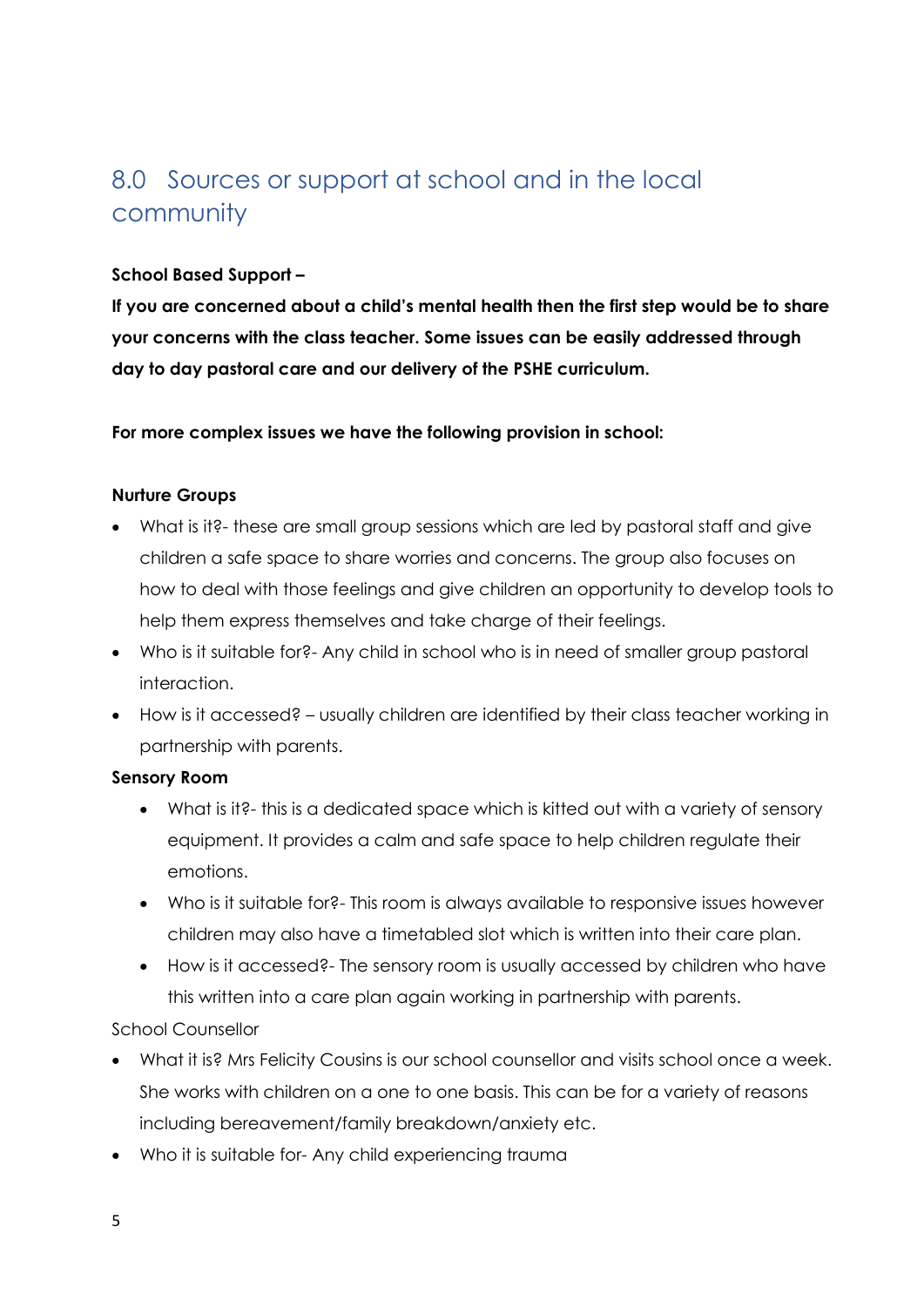How it is accessed?- Permission is sort from the parent and an initial parent/ counsellor consultation will take place before counselling commences. Children will then receive weekly counselling for as long as this is needed.

#### **Local Support**

In Sunderland, there are a range of organisations and groups offering support, including the Children & Young People's Service (CYPS) and Child & Adolescent Mental Health Service (CAMHS), these providers specialise in children and young people's mental health wellbeing. These partners deliver accessible support to children, young people and their families, whilst working with professionals to reduce the range of mental health issues through prevention, intervention, training and participation. [https://www.sunderlandcommunitycamhs.nhs.uk](https://www.sunderlandcommunitycamhs.nhs.uk/)

### 9.0 Warning Signs

Staff may become aware of warning signs which indicate a student is experiencing mental health or emotional wellbeing issues. These warning signs should always be taken seriously and staff observing any of these warning signs should alert Mrs Ward or Mrs Brown

Possible warning signs, which all staff should be aware of include:

- Physical signs of harm that are repeated or appear non-accidental
- Changes in eating / sleeping habits
- **Increased isolation from friends or** family, becoming socially withdrawn
- Changes in activity and mood
- **Lowering of academic achievement**
- **Talking or joking about self-harm or** suicide
- **Abusing drugs or alcohol**
- **Expressing feelings of failure,** uselessness or loss of hope
- Changes in clothing e.g. long sleeves in warm weather
- Secretive behaviour
- Skipping PE or getting changed secretively
- **Lateness to, or absence from school**
- Repeated physical pain or nausea with no evident cause
- An increase in lateness or absenteeism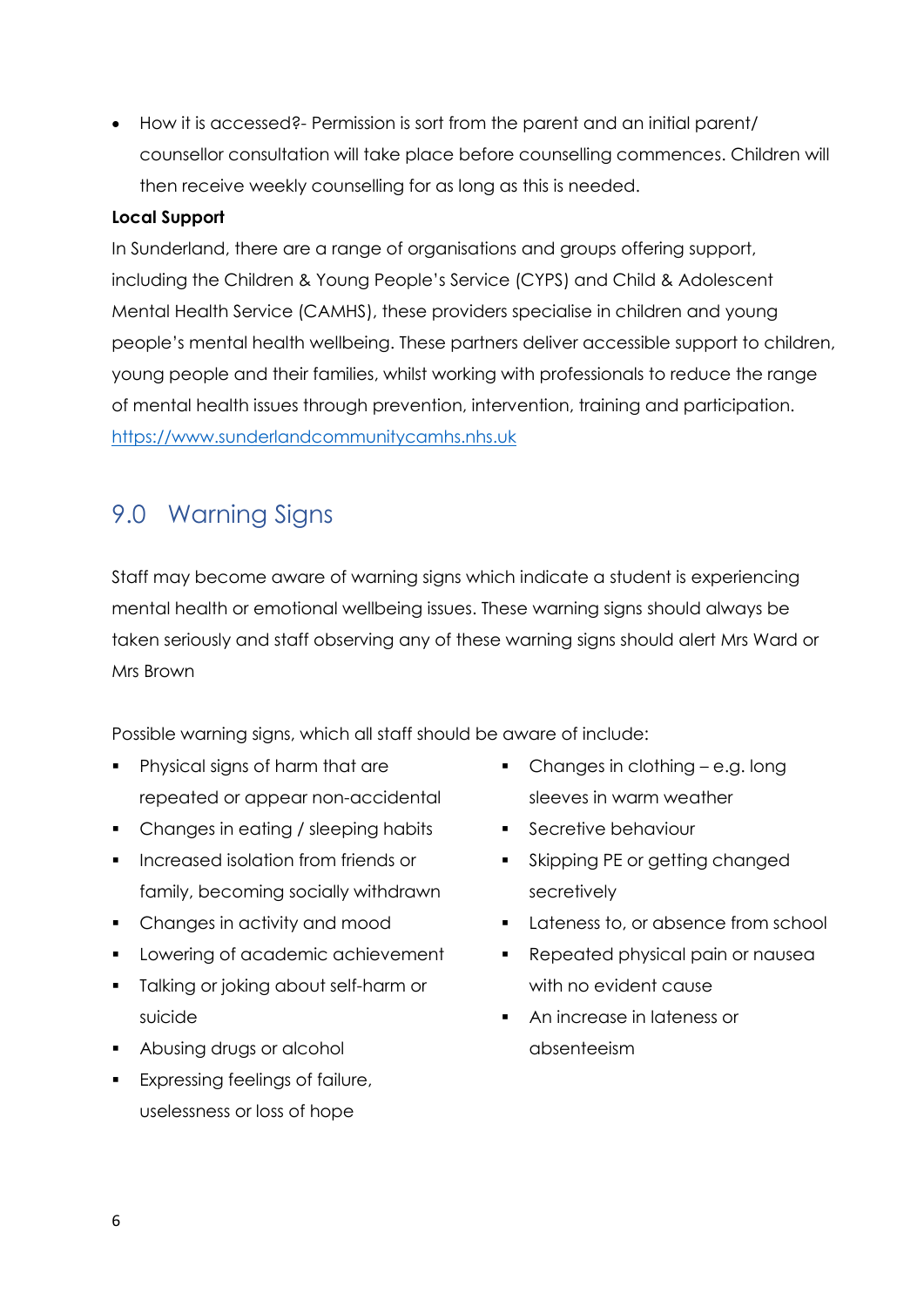### 10.0 Targeted support

We recognise some children and young people are at greater risk of experiencing poorer mental health. For example, those who are in care, young carers, those who have had previous access to CAMHS, those living with parents/carers with a mental illness and those living in households experiencing domestic violence.

We work closely with school nurses and their teams in supporting the emotional and mental health needs of school-aged children and are equipped to work at community, family and individual levels. Their skills cover identifying issues early, determining potential risks and providing early intervention to prevent issues escalating.

We ensure timely and effective identification of students who would benefit from targeted support and ensure appropriate referral to support services by:

- Providing specific help for those children most at risk (or already showing signs) of social, emotional, and behavioural problems;
- Working closely with Sunderland City Council Children's Services, Sunderland Community CAMHS

and other agencies services to follow various protocols including assessment and referral;

- Identifying and assessing in line with the Early Help Assessment Tool (EHAT), children who are showing early signs of anxiety, emotional distress, or behavioural problems;
- Discussing options for tackling these problems with the child and their parents/carers. Agree an Individual Care Plan as the first stage of a 'stepped care' approach;
- **Providing a range of interventions that have been proven to be effective,** According to the child's needs;

 Ensure young people have access to pastoral care and support, as well as specialist services, including Sunderland Community CAMHS, so that emotional, social and behavioural problems can be dealt with as soon as they occur;

Provide young people with clear and consistent information about the opportunities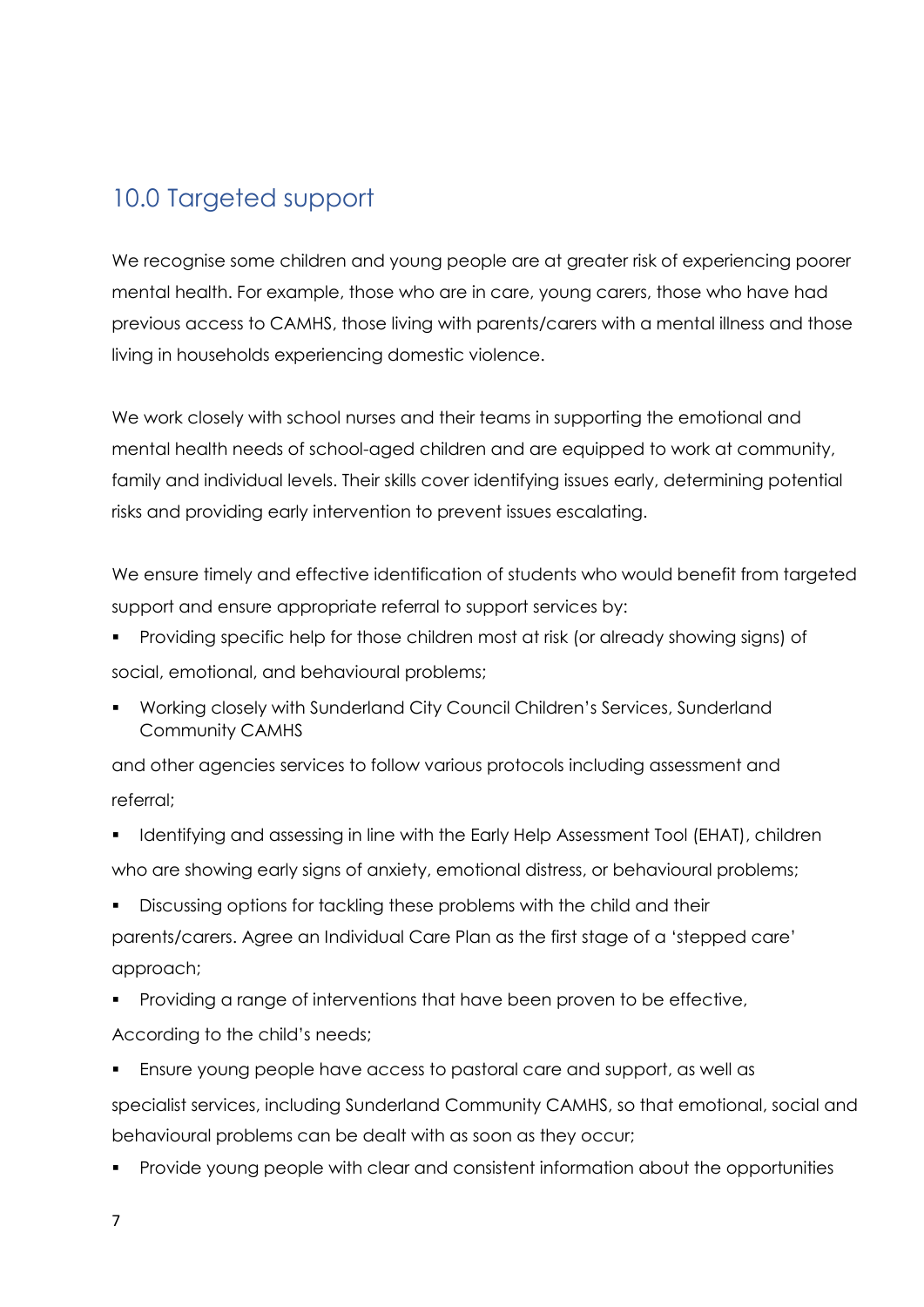available for them to discuss personal issues and emotional concerns. Any support offered should take account of local community and education policies and protocols regarding confidentiality;

- **Provide young people with opportunities to build relationships, particularly those** who may find it difficult to seek support when they need it; and
- The identification, assessment, and support of young carers under the statutory duties outlined in the Children & Families Act 2014.

## 11.0 Managing disclosures

If a student chooses to disclose concerns about themselves, or a friend, to any member of staff, the response will be calm, supportive and non-judgemental.

All disclosures should be recorded confidentially on the child's CPOMS file, including:

- **Date**
- Name of member of staff to whom the disclosure was made
- Nature of the disclosure & main points from the conversation
- **Agreed next steps**

This information will be shared with the Senior Leadership Team (Mrs Ward/Mrs Steele/ Mrs Brown)

# 12.0 Confidentiality

Members of staff will always ensure the child knows that the information has to passed onto Mrs Ward, Mrs Steele and or Mrs Brown

We will tell them:

• Who we are going to tell

- Why we need to tell them
- **What we are going to tell them**
- When we're going to tell them

It is important to also safeguard staff emotional wellbeing. By sharing disclosures with a colleague this ensures one single member of staff isn't solely responsible for the student. This also ensures continuity of care should staff absence occur and provides opportunities for ideas and support.

Parents must always be informed.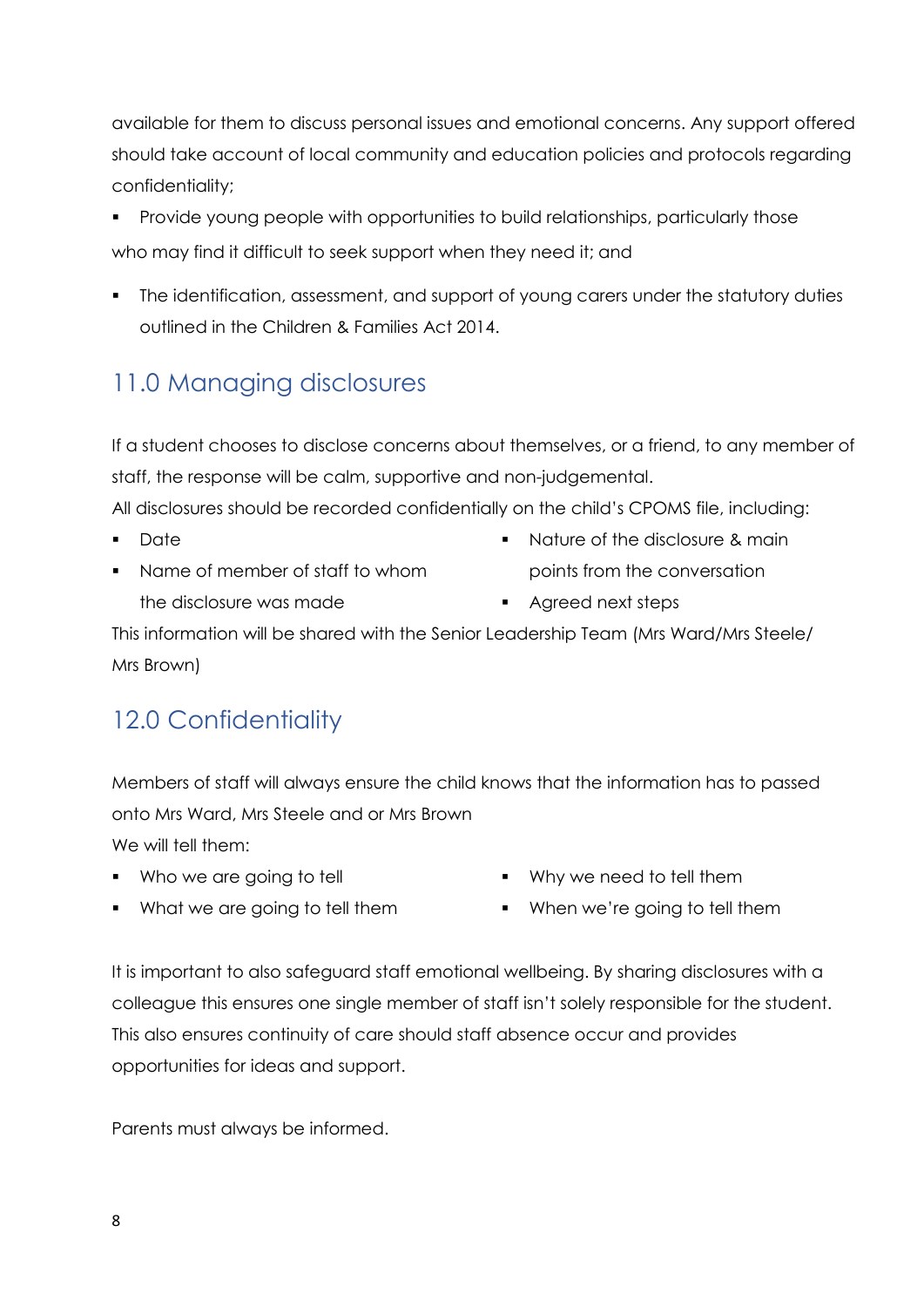If a pupil gives us reason to believe that they are at risk, or there are child protection issues the child protection procedures should be followed.

### 13.0 Whole school approach

### 13.1 Working with parents/carers

When informing parents there are questions to consider first:

- Can we meet with the parents/carers face-to-face?
- Who should be present students, staff, parents etc.?
- What are the aims of the meeting and expected outcomes?

We are mindful that for a parent, hearing about their child's issues can be upsetting and distressing. They may therefore respond in various ways which we should be prepared for and allow time for the parent to reflect and come to terms with the situation.

Signposting parents to other sources of information and support can be helpful in these instances. At the end of the meeting, lines of communication should be kept open should the parents have further questions or concerns. Booking a follow-up meeting or phone call might be beneficial at this stage.

Ensure a record of the meeting and points discussed/agree are added to the pupil's CPOMS record and an Individual Care Plan created if appropriate.

### 13.2 Supporting parents/carers

We recognise the family plays a key role in influencing children and young people's emotional health and wellbeing; we will work in partnership with parents and carers to promote emotional health and wellbeing by:

- Ensuring all parents are aware of and have access to promoting social and emotional wellbeing and preventing mental health problems;
- Highlighting sources of information and support about common mental health issues through our communication channels (website, newsletters etc.);